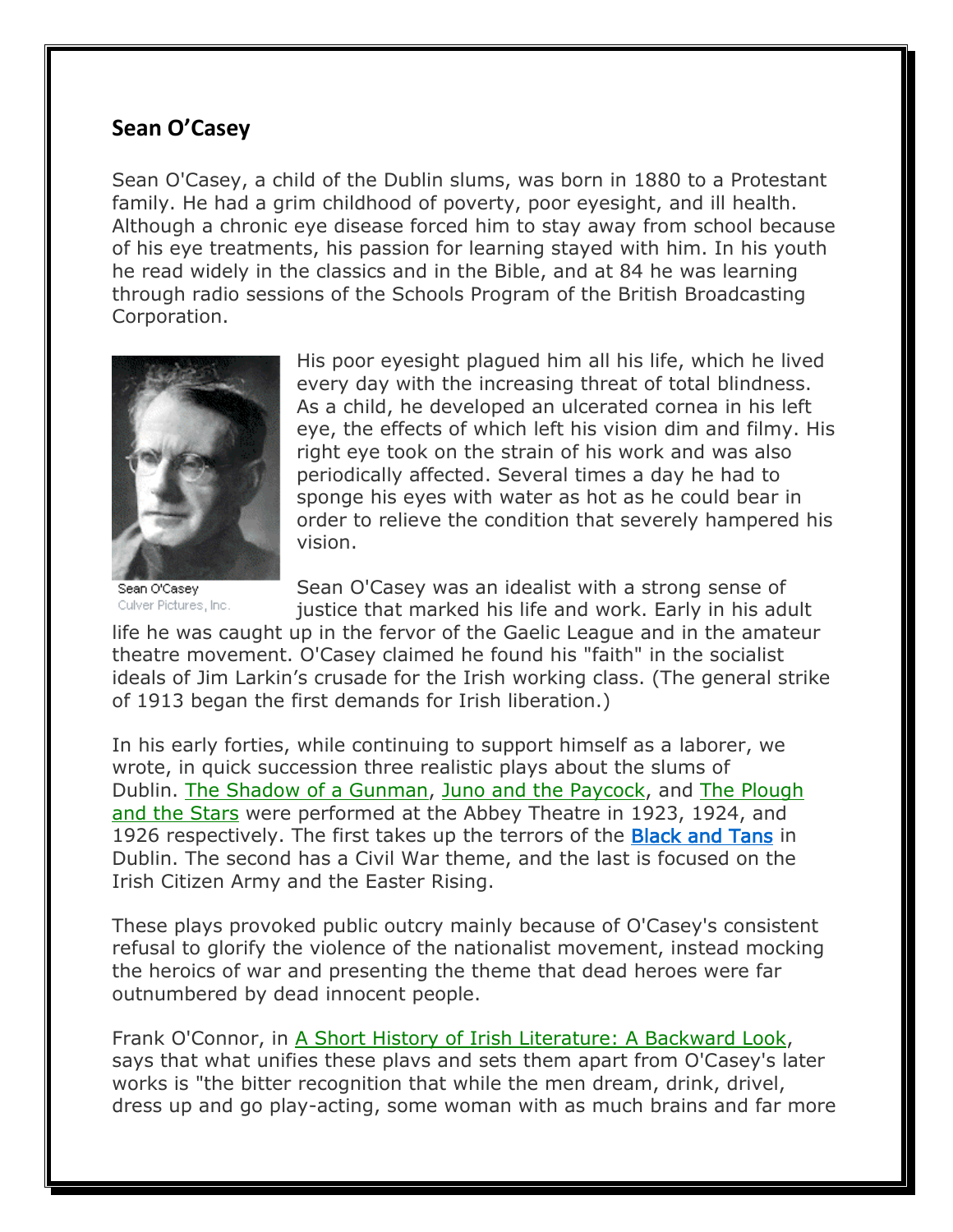industry sacrifices herself to keep the little spark of human life from going out altogether."

O'Casey followed these plays of realism with The Silver Tassie, which was submitted to the Abbey Theatre in 1927. It was a play considered more symbolic and expressionistic than the previous Abbey plays. While three acts were in typical lively O'Casey style, the second act included chants and dance movement. The Silver Tassie was labeled a tragicomedy based on the cruel horrors of World War I. It showed the price which the common people have to pay for the stupidities of war. It was rejected for the Abbey Theatre by its directors, and in a formal letter from William Butler Yeats to O'Casey, Yeats suggested that O'Casey "had no subject" and that he was "not interested in the Great War." The controversy was carried to the public eye by O'Casey who, having copies of all the Abbey correspondence related to the decision to reject his play, sent the letters, along with his caustic reply to Yeats, to the London "Observer" and the "Irish Statesman." After this rejection, O'Casey offered no more plays to the Abbey Theatre.

Most of his plays which followed, filled with symbolism and fantasy, were infused with the evangelical view that became the theme of the rest of O'Casey's life. These plays include Within the Gates, The Star Turns Red, Purple Dust, Red Roses for Me, Oak Leaves and Lavender, and Cock A Doodle Dandy. With the exception of Within the Gates, none of the later plays had the critical acclaim or success that were given his earlier work.

O'Casey's alleged communism represents another aspect of his life and work which calls for interpretation. Brooks Atkinson, in his Introduction to The Sean O'Casey Reader, presents a balanced view of O'Casey's professed allegiance. Like other aspects of O'Casey's creativity, Atkinson saw him as an original in his thinking, for O'Casey saw Keats, Shelley, Dickens, Whitman, even Jesus Christ as Communists. "Any man who is honest and gives all he can to the community is a Communist," O'Casey said.

His only humorless play, The Star Turns Red, put on by a leftist group in London in 1940, was his salute to Communism. As Atkinson points out, despite O'Casey's public comments, his play, and his articles for "The London Daily Worker," the author's "Communism had a flamboyant style. But it must have perplexed orthodox Communists. As usual, he made his own rules and preserved his personal independence."

O'Casey's finest writing after his self-imposed exile from Ireland in 1926 is considered to be his six volumes of autobiography: I Knock at the Door, Pictures in the Hallway, Drums Under the Window, Inishfallen Fare Thee Well, Rose and Crown, and Sunset and Evening Star. They were